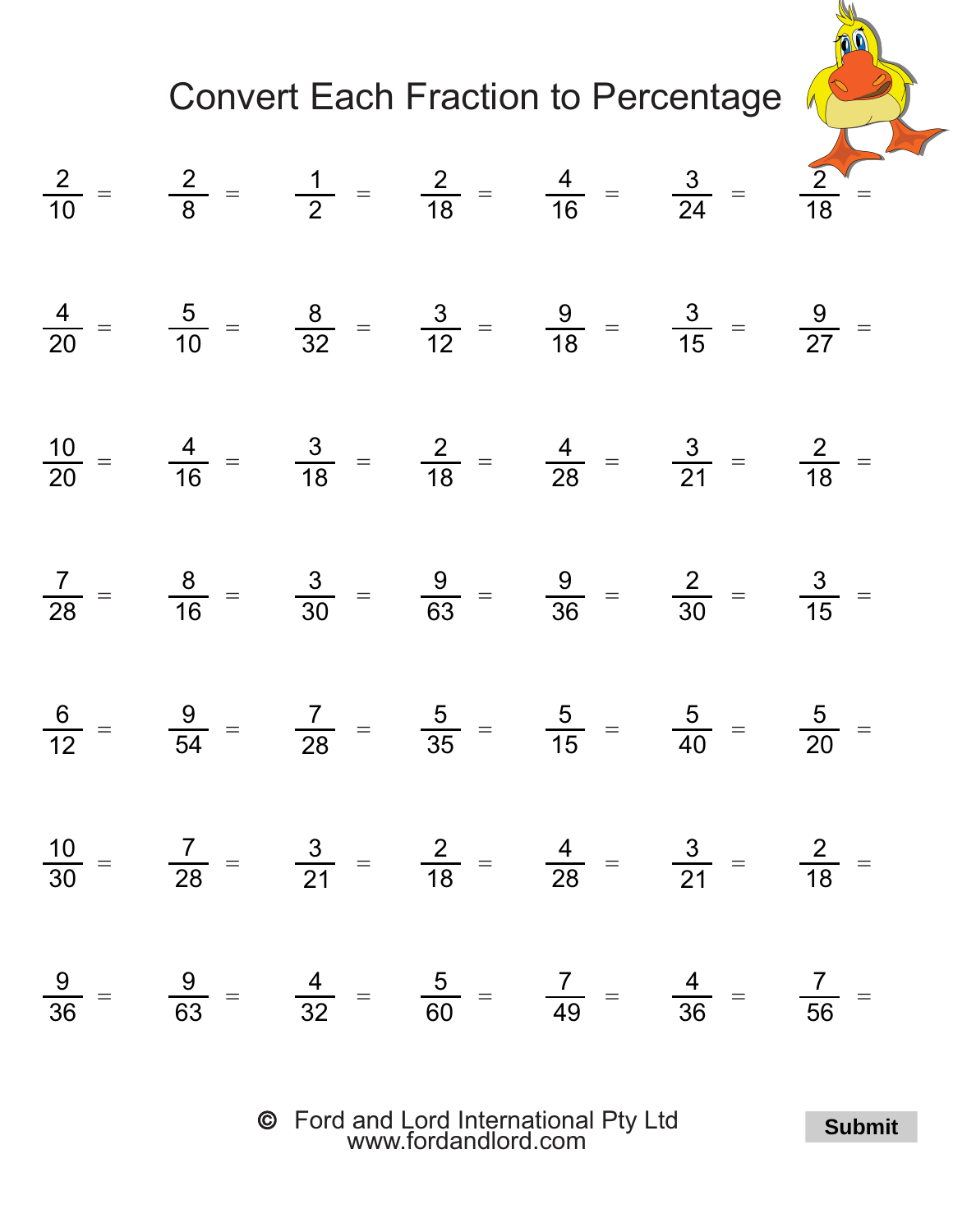

$$
\frac{3}{15} = \frac{7}{14} = \frac{3}{21} = \frac{6}{18} = \frac{4}{28} = \frac{3}{21} = \frac{3}{18} = \frac{3}{18} = \frac{3}{18} = \frac{3}{21} = \frac{3}{18} = \frac{3}{21} = \frac{3}{18} = \frac{3}{21} = \frac{9}{45} = \frac{3}{50} = \frac{10}{32} = \frac{3}{27} = \frac{2}{20} = \frac{4}{28} = \frac{3}{21} = \frac{2}{18} = \frac{3}{18} = \frac{3}{28} = \frac{4}{21} = \frac{5}{18} = \frac{9}{30} = \frac{9}{30} = \frac{9}{30} = \frac{2}{30} = \frac{3}{15} = \frac{6}{12} = \frac{9}{27} = \frac{7}{42} = \frac{5}{40} = \frac{5}{15} = \frac{5}{40} = \frac{5}{25} = \frac{7}{35} = \frac{3}{33} = \frac{12}{24} = \frac{4}{28} = \frac{3}{21} = \frac{2}{18} = \frac{3}{27} = \frac{7}{35} = \frac{4}{16} = \frac{2}{18} = \frac{3}{21} = \frac{4}{28} = \frac{7}{21} = \frac{4}{18} = \frac{7}{21} = \frac{4}{18} = \frac{7}{18} = \frac{1}{28} = \frac{7}{18} = \frac{1}{28} = \frac{1}{28} = \frac{7}{18} = \frac{1}{28} = \frac{1}{28} = \frac{1}{28} = \frac{1}{28} = \frac{1}{28} = \frac{1}{28} = \frac{1}{28} = \frac{1}{28} = \frac{1}{28} = \frac{1}{28} = \frac{1}{28} = \frac{1}{28} = \frac{1}{28} = \frac{1}{28} = \frac{1}{28} = \frac{1}{28} = \frac{1}{28} = \frac{1}{28} = \frac{1}{28} = \frac{1}{28} = \frac{1}{28} = \frac{1}{28} = \frac{1}{28} = \frac{1}{28} = \frac
$$

Ford and Lord International Pty Ltd [www.fordandlord.com](http://www.fordandlord.com)

**Submit**